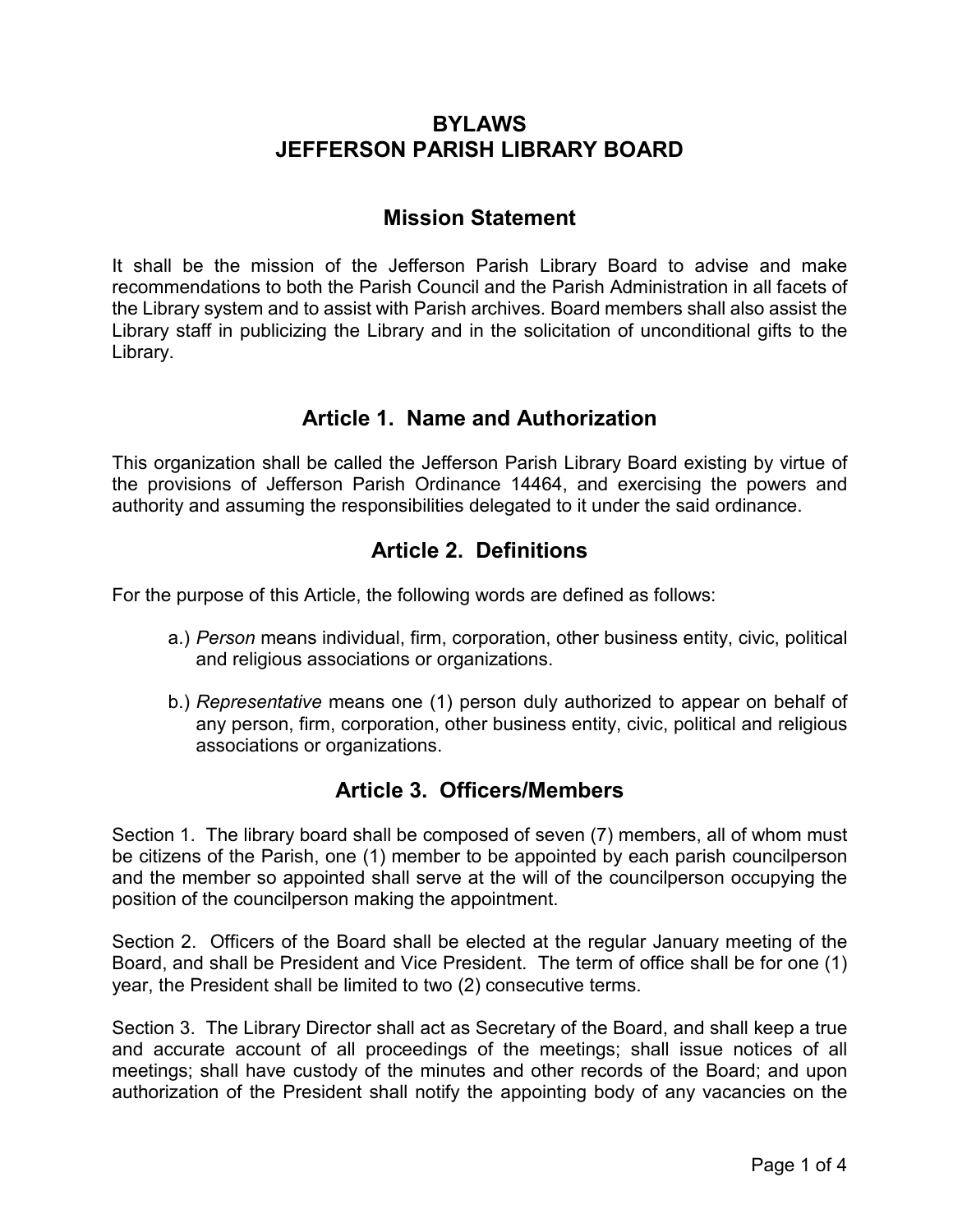Board. Upon consultation with President, the Library Director shall prepare the agenda for all meetings.

Section 4. The President of the Board shall preside at all meetings, appoint all committees, authorize calls for meetings, and generally perform the duties.

Section 5. In the absence of the President, the Vice President shall exercise the President's functions; and may, upon the request of the President take over any duties he/she is unable to perform.

Section 6. Library Board members, upon appointment by Jefferson Parish Council members, are expected to attend monthly Board meetings, report to their council members, represent their district, and participate in Board responsibilities. If a Board member misses three (3) meetings in a row, said appointee shall be deemed unwilling or unable to perform the duties required of a Board member. The Library Board's President shall send a letter of notification to the council member represented and the Board member requesting evaluation or resignation of their Board seat so that an active member can represent each district.

### **Article 4. Meetings**

Section 1. Regular meetings of the Jefferson Parish Library Board shall be held monthly on the third Tuesday at 4:00 P.M. at the East Bank Regional Library. Special meetings may be called as required.

Section 2. The annual meeting at which the Board elects officers shall be held at the time of the regular meeting for January. The library budget shall be presented at the regular meeting for September.

Section 3. A quorum for the transaction of business shall consist of four (4) members of the Board present.

Section 4. Special meetings may be called by the Secretary at the direction of the President, or at the request of four (4) members, for the transaction of business stated in the call for the meeting.

Section 5. Notices of all regular meetings (agenda, reports, etc.) shall be sent by the Secretary to all members of the Board, the Parish administration and the Parish council. Public notice of meetings shall be posted in each Regional and Branch library in an area conspicuous to the public in compliance to Louisiana Open Meetings Laws.

Section 6. Proceedings of all meetings shall be governed by Robert's Rules of Order.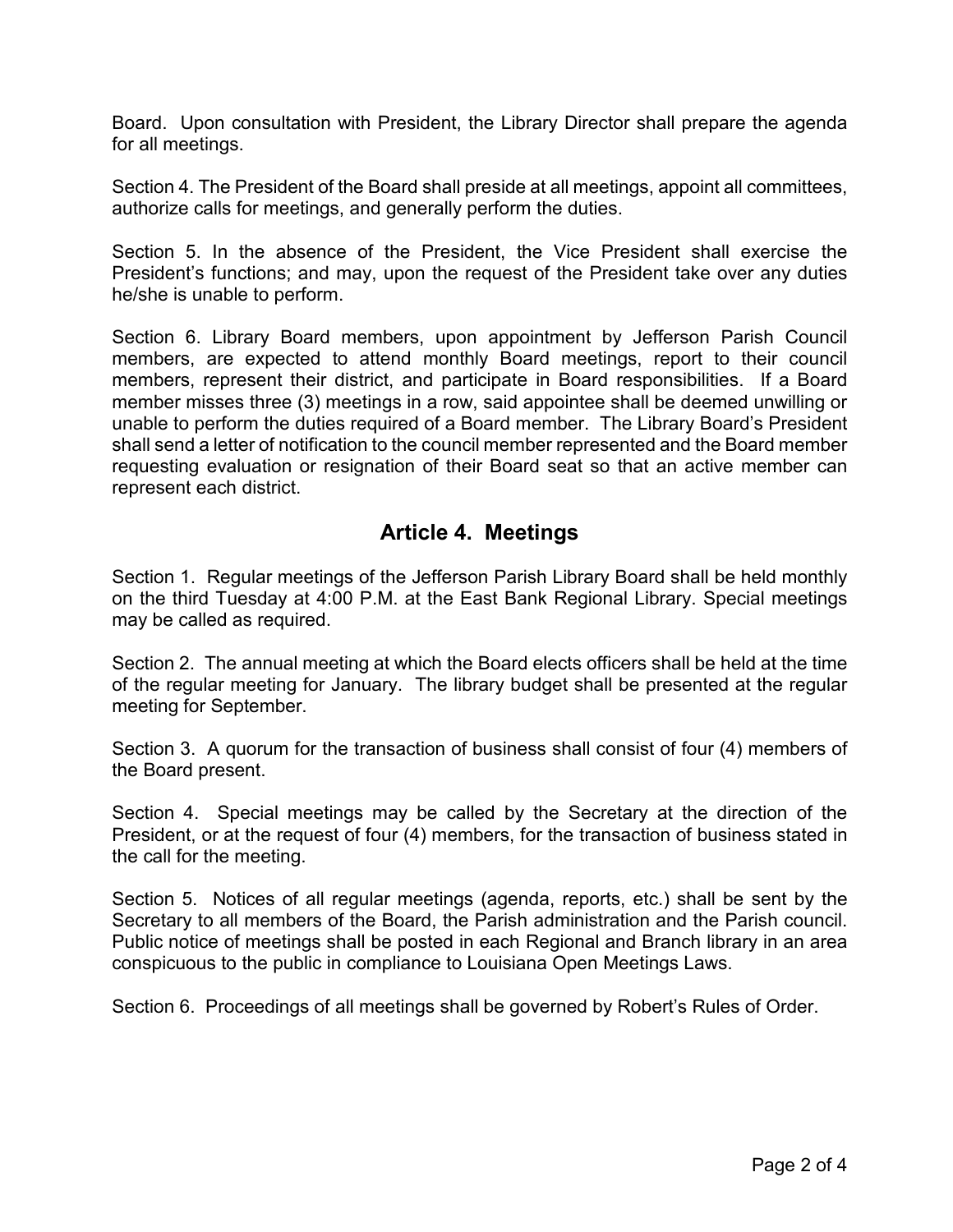# **Article 5. Board Responsibilities**

Section 1. The library board shall have the authority to advise and make recommendation to the parish council and the administration concerning all facets of the public library system including its policies, operating procedures and budget formulation. The library board shall also make recommendations on the selection of the director of the library.

Section 2. The library board shall assist the department of library in publicizing the parish library system and its programs to the general public. It shall also assist the library administration in the establishment and operation of the parish archives.

Section 3. The library board shall assist the library division in the solicitation of unconditional gifts to the library system, and the board may receive and accept unconditional gifts, donations and contributions from individuals and corporations, but no gifts or donations conditionally made shall be accepted without the approval of the parish council. All moneys, property, and other things of value given or contributed to the parish library shall be turned over to the finance department of the parish and shall be expended or invested in accordance with budgetary regulations of the parish.

### **Article 6. Recommendations**

A majority vote of all Board members present shall be necessary for the adoption of any recommendation or request.

### **Article 7. Committees**

Special Committees for the study and investigation of special problems or for the performance of specially assigned tasks may be appointed by the President, such committees to serve until the completion of the work for which they were appointed.

# **Article 8. Legal Assistance to the Board**

The Board will receive legal guidance from the Jefferson Parish, Parish Attorney's Office.

### **Article 9. Those Wishing to Address the Board**

Section 1. The Board will follow Louisiana Open Meetings Laws as to anyone wishing to address the Board on matters that concern agenda items or topics pertaining to the Jefferson Parish Library System.

Section 2. The time allotted at each meeting for public remarks shall not exceed a total of fifteen (15) minutes. The President of the Board will allocate the 15-minute period equally among those persons who have indicated a desire to address the Board prior to the call to order. All persons are limited to a maximum of five (5) minutes to address the Board and no person may speak more than once.